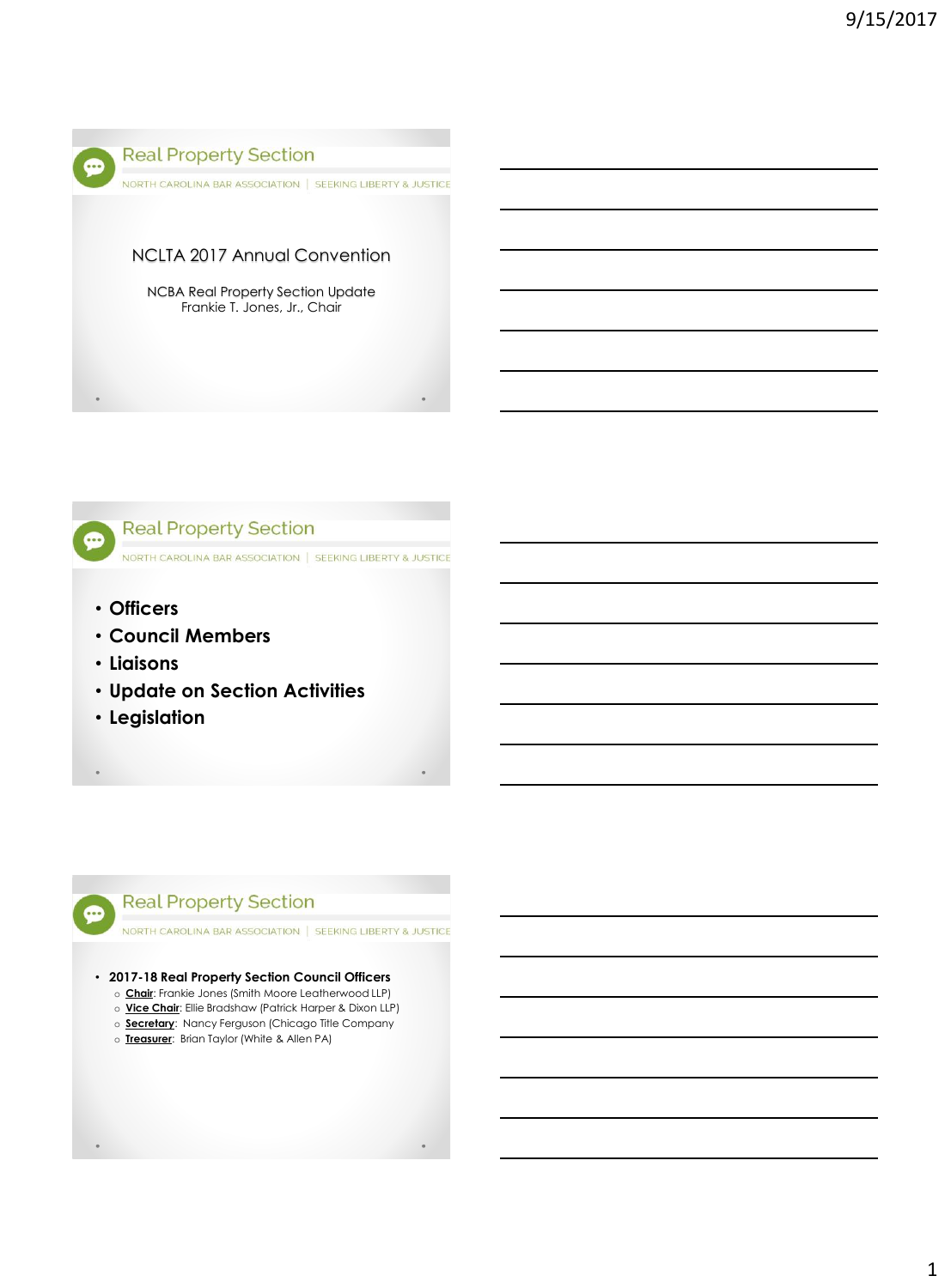

NORTH CAROLINA BAR ASSOCIATION | SEEKING LIBERTY & JUSTICE

- **2017-18 Real Property Section Council (Terms Expiring 2018)**
	- o **Benjamin P. Drayton (The Hunoval Law Firm PLLC, Charlotte)** o **Tara G. Eudy (Carolina Title, Wadesboro)**
	- o **John T. Higgins, Jr. (Higgins Benjamin PLLC, Greensboro)**
	- o **Robert C. Lawson (Williams Mullen, Raleigh)**
	- o **Ted Shipley (Live Oak Bank, Wilmington)**

**Real Property Section** 

NORTH CAROLINA BAR ASSOCIATION | SEEKING LIBERTY & JUSTICE

- **2017-18 Real Property Section Council (Terms Expiring 2019)**
	- o **Joanne Badr (Ward and Smith PA, Asheville)**
	- o **Chad Brown (Womble Carlyle Sandridge & Rice LLP, Winston-Salem)**
	- o **Marc Garren (Investors Title Insurance Co., Chapel Hill)**
	- o **Greg Hinshaw (Burns Day & Presnell PA, Raleigh)**
	- o **Shelley Levine (Hinson Faulk, Indian Trail)**
	- o **John Overfield (Coltrane & Overfield PLLC, Greensboro)** o **Tim Sellers (Sellers Ayers Dortch and Lyons PA, Charlotte)**
- 

œ

...

## **Real Property Section**

NORTH CAROLINA BAR ASSOCIATION | SEEKING LIBERTY & JUSTICE

- **2017-18 Real Property Section Council (Terms Expiring 2020)**
	- o **Susan R. Benoit (Hutchens Law Firm, Fayetteville)**
	- o **Susan Leigh Haire (Starnes Aycock Law Firm, Morganton)**
	- o **Benjamin Vance Ipock (Attorneys Title, Triangle)**
	- o **Mr. Phillip E Lewis (Horack Talley Pharr & Lowndes PA, Charlotte)**
	- o **Ms. Christina Freeman Pearsall (Schell Bray PLLC, Greensboro)**
	- o **Mr. Robert Christopher Rountree (Narron & Holdford PA, Wilson)** o **Ms. Lindsay Parris Thompson (The Van Winkle Law Firm, Asheville)**
-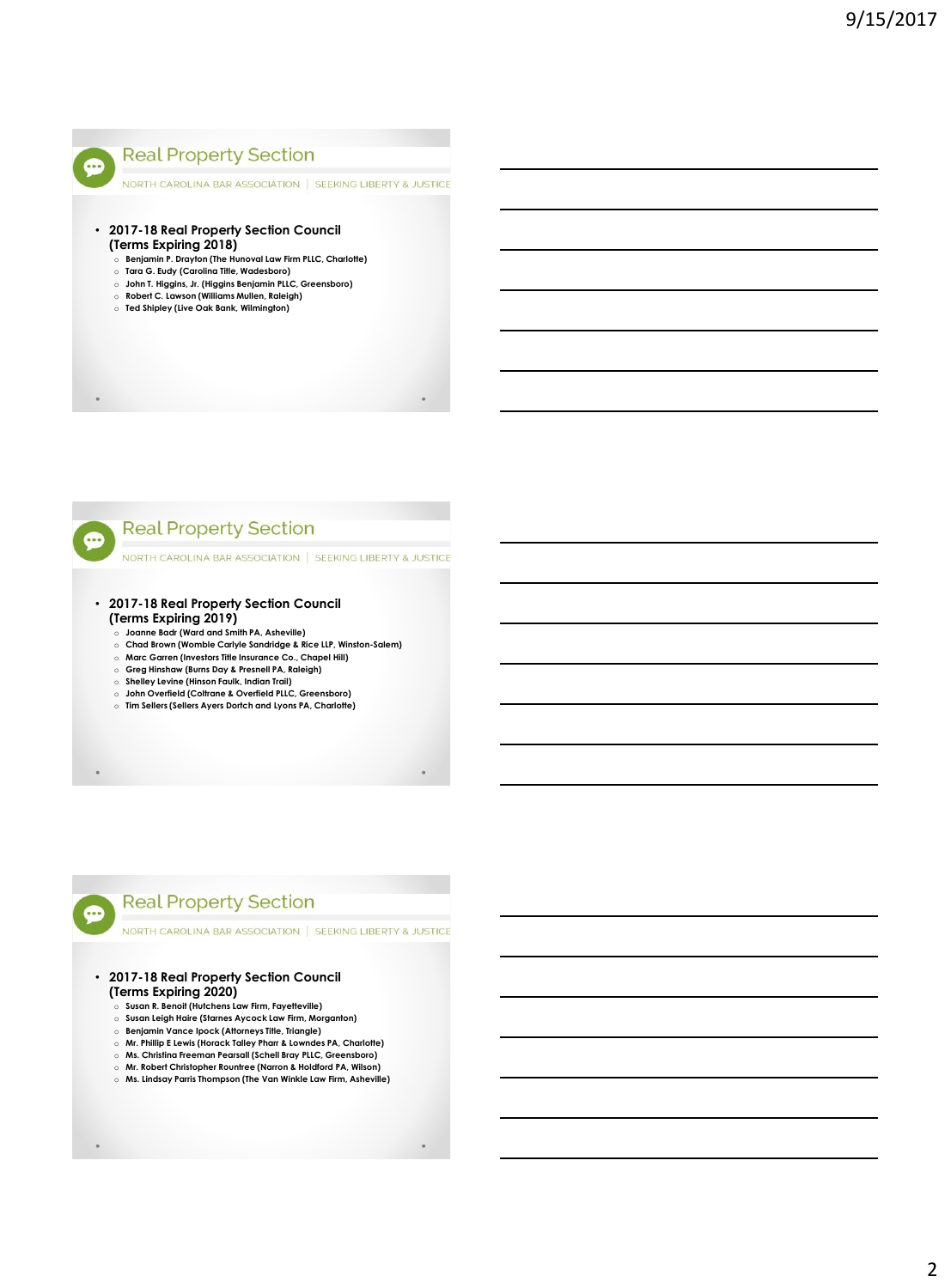

NORTH CAROLINA BAR ASSOCIATION | SEEKING LIBERTY & JUSTICE

- **2017-18 Real Property Section Liaisons**
	- o **E-Mortgage Advisory Committee Liaison**: Nancy Ferguson (Chicago Title Company, LLC)
	- o **E-Mortgage Stakeholder Committee Liaison**: Tonya Powell (Shanahan Law Group)
	- o **E-Recording Advisory Council Liaison**: Scott Andrew Schaaf (Womble Carlyle Sandridge & Rice LLP)
	- o **Land Records Task Force/E-Recording**: John McLean (BridgeTrust Title Group);<br>Thomas L. Newton (Craige Jenkins Liipfert & Walker LLP); Tonya Powell<br>(Shanahan Law Group)
	- o Paralegal Division Liaison Committee Chair: Linda Marion (Brooks Pierce<br>McLendon Humphrey & Leonard LLP)<br>o <u>Real Estate Commission Liaison</u>: Charlene D. Moody (NC Real Estate
	-
	- Commission) o **RELANC Liaison**: Chris Salyer (Hutchens Law Firm) o **YLD Liaison**: Jimmy Haynes (Schell Bray PLLC)
	-
- 



#### Update on Section Activities

- 1. New Committees
	- a. Litigation
	- b. Website

⊕

## **Real Property Section**

NORTH CAROLINA BAR ASSOCIATION | SEEKING LIBERTY & JUSTICE

#### Update on Section Activities (Cont.)

- 2. Forms Book
	- a. Remaining Sections:
		- 1. Purchase Agreements
		- 2. Easements
		- 3. Declarations of Covenants
		- 4. Condo Declarations
		- 5. Mobile Homes
		- 6. Certain sections on Loan Documents
	- b. Goal: Line up people by end of Bar Year to complete sections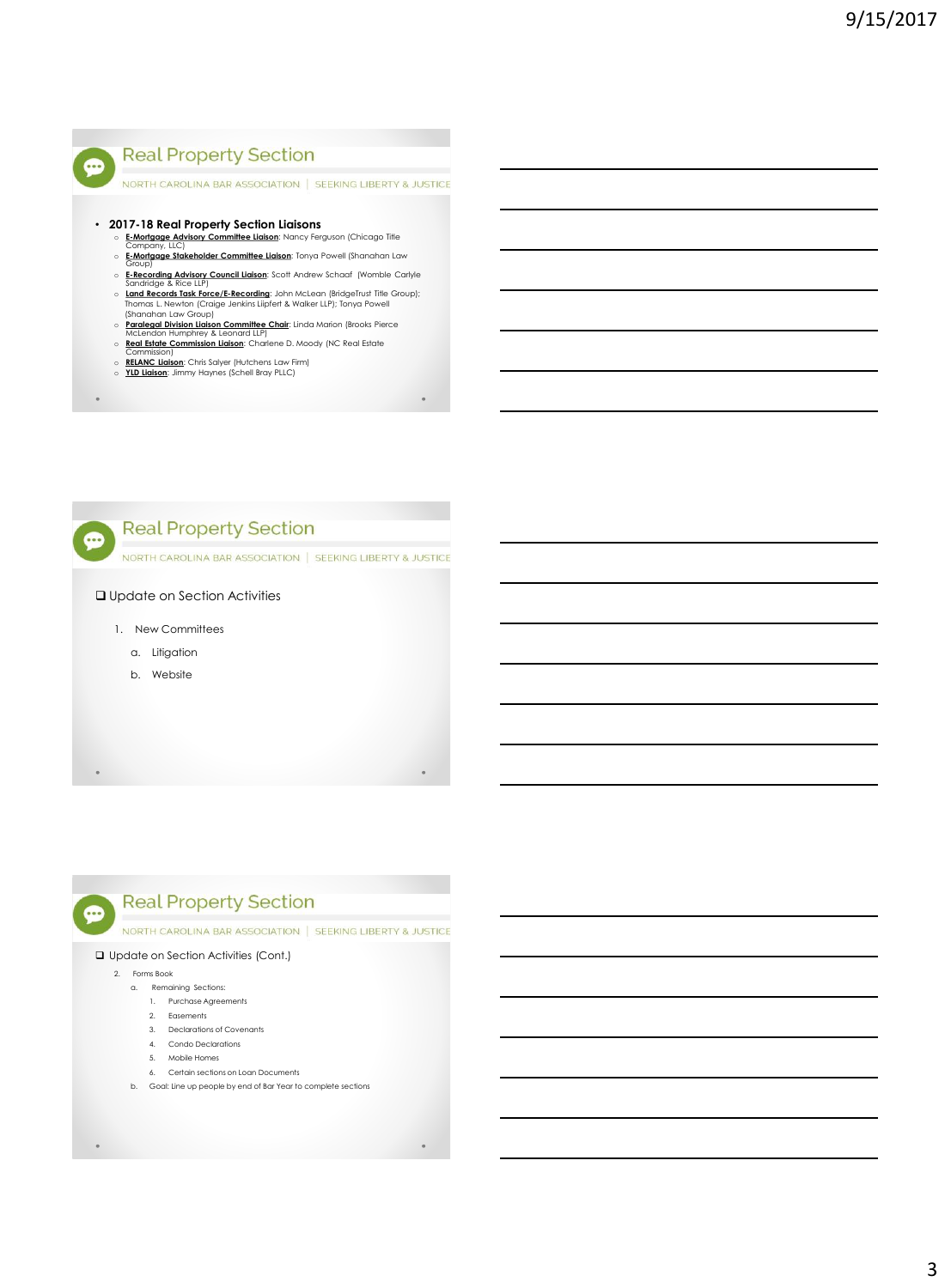

NORTH CAROLINA BAR ASSOCIATION | SEEKING LIBERTY & JUSTICE

#### 3. CLE

| Date              | Theme/Topic                        |
|-------------------|------------------------------------|
| October 5-6, 2017 | Practical Skills, Bar Center       |
| October 11, 2017  | Best Practices Task Force Webinar  |
| February 16, 2018 | Hot Topics, Bar Center             |
| May 4-5, 2018     | Annual Meeting, Wrightsville Beach |
|                   |                                    |



NORTH CAROLINA BAR ASSOCIATION | SEEKING LIBERTY & JUSTICE

### Section Activities, cont.

#### 4. Ethics

...

- o AVVO Referral Service
- o Will be considered at October NC State Bar Ethics Committee Meeting
- o Published for Comment
- 5. Consumer Protection
	- o Continued Consumer Protection Monitoring
- 6. Pro Bono / Habitat for Humanity initiative continues

## **Real Property Section**

### NORTH CAROLINA BAR ASSOCIATION | SEEKING LIBERTY & JUSTICE

#### 7. NC SOS E-Mortgage Closing Advisory Committee

- $\square$  Stakeholders Meeting held on August 10
- Drafting Subcommittee to begin developing an Electronic Mortgage Closing Guide and Best Practices Document
- Leo John with NC SOS office is working on initial draft
- $\square$  NC is the first state to secure eSignature service for all state agencies/municipalities/townships etc.
- The E-Mortgage Closing process in North Carolina includes in-person interaction between the borrower and the eNotary

...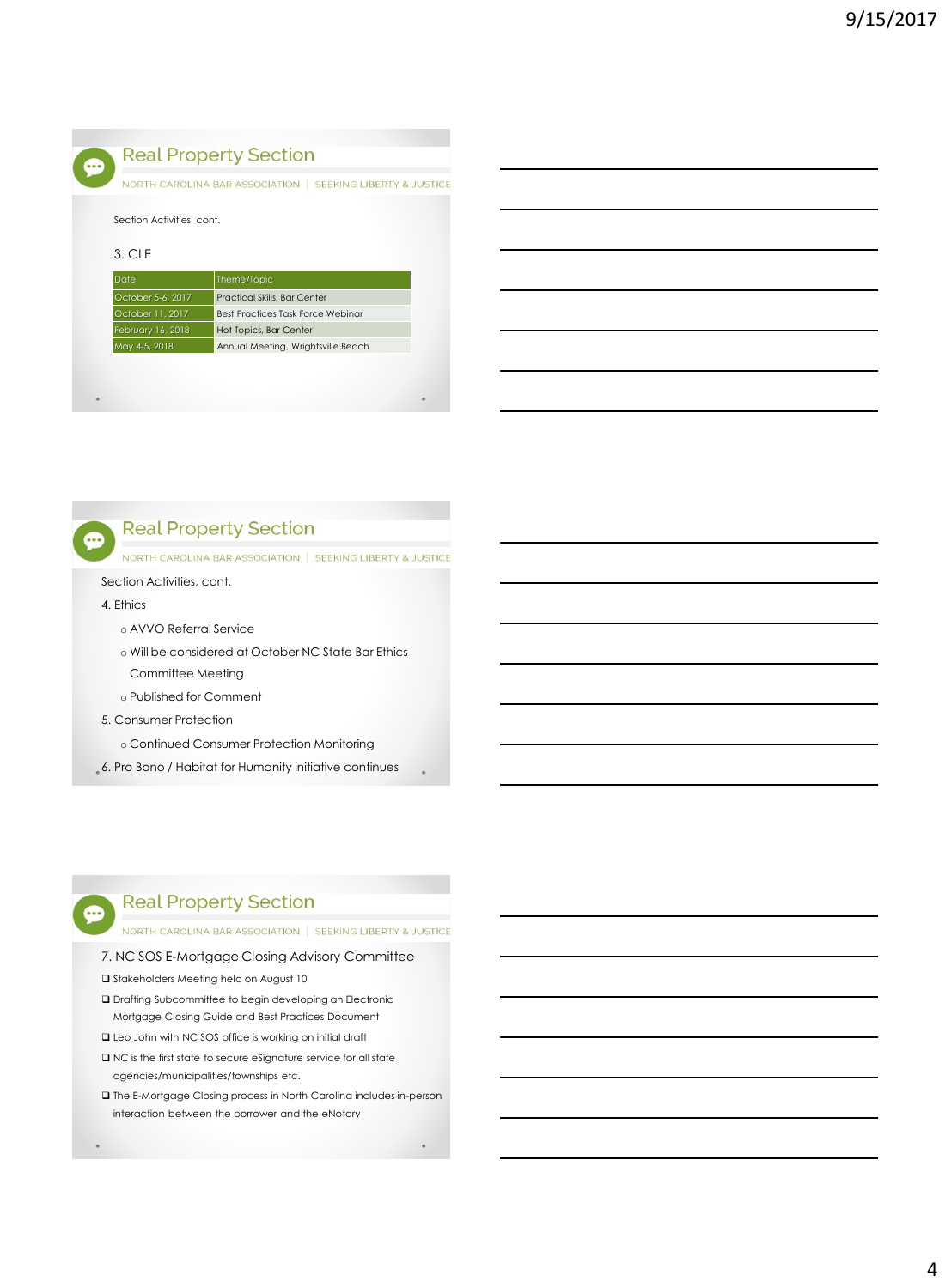NORTH CAROLINA BAR ASSOCIATION | SEEKING LIBERTY & JUSTICE

7. NC SOS E-Mortgage Closings (Cont.) **Best Practices Guide Framework**

 $\bullet$ 

**Section 1. Introduction** Executive summary Purpose + audience for this document Scope – banks, attorneys/settlement agents, realtors, title insurers Definitions **Challenges** 

## **Section 2. Benefits of eClosings** Benefits to N.C.

Benefits to consumers Benefits to industry

# **Section 3. How to transition to eClosings for each stakeholder group**<br>Legal requirements for eClosings<br>Practices plus procedures for each stakeholder

Originating lenders Attorneys, settlement agents and title insurers Realtors



NORTH CAROLINA BAR ASSOCIATION | SEEKING LIBERTY & JUSTICE

7. NC SOS E-Mortgage Closings (Cont.)

**Section 4. Legal framework for eClosings** Legal framework for eSignature, eNotary and eRecordings Technical considerations

**Section 5. Future issues and contingency plans** Alternatives to eNotes Legal precedence for eNotes Industry limitations Closings in commercial sector

**Section 6. Roadmap for other states** Comparison of each state's readiness to implement eClosings Discussion of legal framework in states

#### **Section 7. Exhibits** List of sub-committee members

⊕

List of advisory committee members

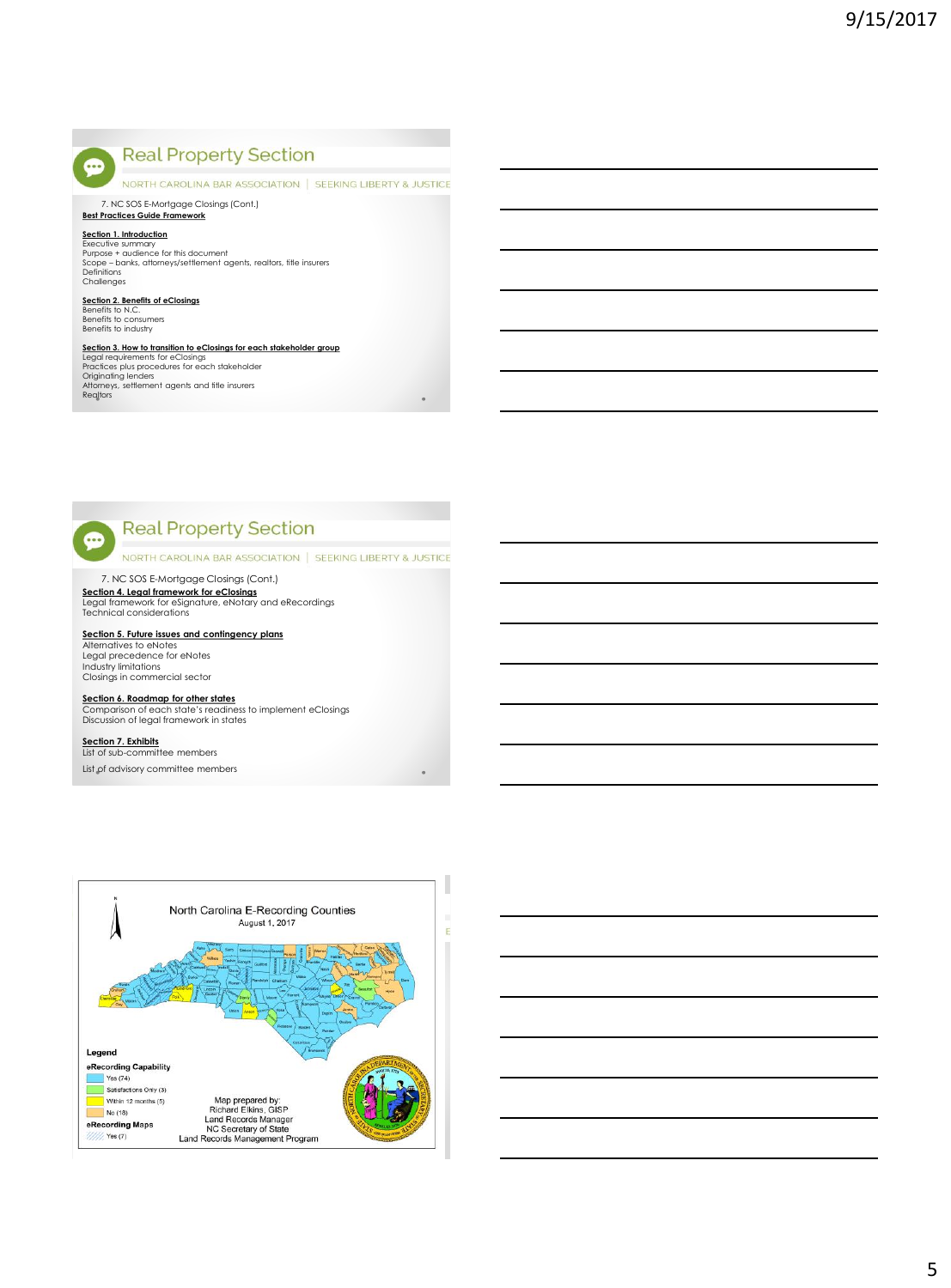







NORTH CAROLINA BAR ASSOCIATION | SEEKING LIBERTY & JUSTICE

## 7. NC SOS E-Mortgage Closings (Cont.)

Important Dates for Best Practices Document:

First Draft: Week of Sept. 18

■ Second Draft: Week of October 9

Final Draft: End of Year

- $\Box$  Opportunity to provide input now, so please contact please contact Leo John at 919-814-5561 or [ljohn@sosnc.gov](mailto:ljohn@sosnc.gov) with any input.
- Working with the NC SOS Office to offer free CLE program on eCommerce that would include the eNotary course and exam.

 $\bullet$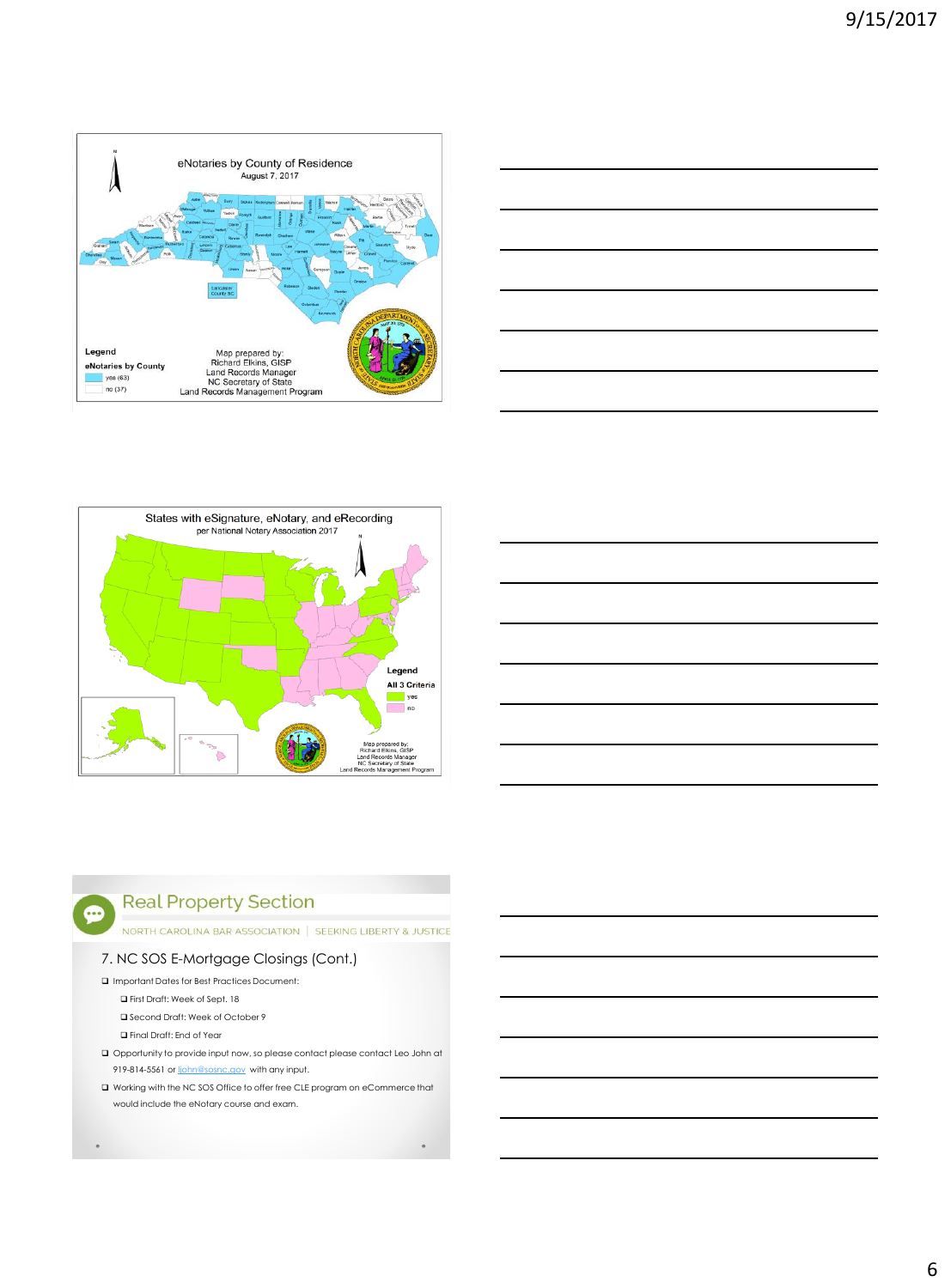NORTH CAROLINA BAR ASSOCIATION | SEEKING LIBERTY & JUSTICE

#### 7. NC SOS E-Mortgage Closings (Cont.)

- **Electronic Mortgage Closing Best Practices Drafting Sub-Committee Members**
- **Tim M. Anderson** (Director of eServices , DocMagic, Inc.)
- **Nathan Batts** (Senior Vice President & Counsel, North Carolina Bankers Association)
- **Nancy Short Ferguson** (Chicago Title)
- **Peter Gwaltney** (President & CEO, North Carolina Bankers Association)
- **Seth Palmer** (Political Communications and Regulatory Affairs Director, NC REALTORS)
- **Rajasekhar Penugonda** (Product Capabilities Manager, Freddie Mac) • **Penny Reed** (Strategy Consultant, Wells Fargo Consumer Lending)
- 
- **Chris Salyer** (Chair, RELANC)
- **Kelly Arrington** (Chief Operations Officer, North State Bank Mortgage)
- **Esther Fernandes** (Executive Director of Operations and Client Relationships, Brady and Kosofsky) • **Ozie Stallworth** (N.C. Department of Secretary of State)
- 
- **Leo John** (N.C. Department of Secretary of State)

## **Real Property Section**

NORTH CAROLINA BAR ASSOCIATION | SEEKING LIBERTY & JUSTICE

#### 8. E-Closings

- Compiling a template and itemizing recording variances among counties.
- E.g. varying reasons for rejection, restricted e-recording time frames, prerecording requirements, and different wait times for e-recording results, among others.
- Webinar in late October/early November
- Paralegal Division is assisting
- 

## **Real Property Section**

NORTH CAROLINA BAR ASSOCIATION | SEEKING LIBERTY & JUSTICE

### Legislation

600

### o Legislative Chair: John McLean

- o **Curative Statute SL 2017-110, HB 584,**
	- Addressing correction of non-material errors.
	- GS 47-36.1 has minor changes, but NEW GS 47-36.2 to change "obvious description errors", where sufficient information to indicate intention is contained in the document, so that an attorney or title insurer can make the changes through affidavit and notice procedure, to avoid going to court.
	- Attorneys are advised not to make these changes themselves without consulting their malpractice carrier and title insurers because of significant claims issues, by title insurers and agents.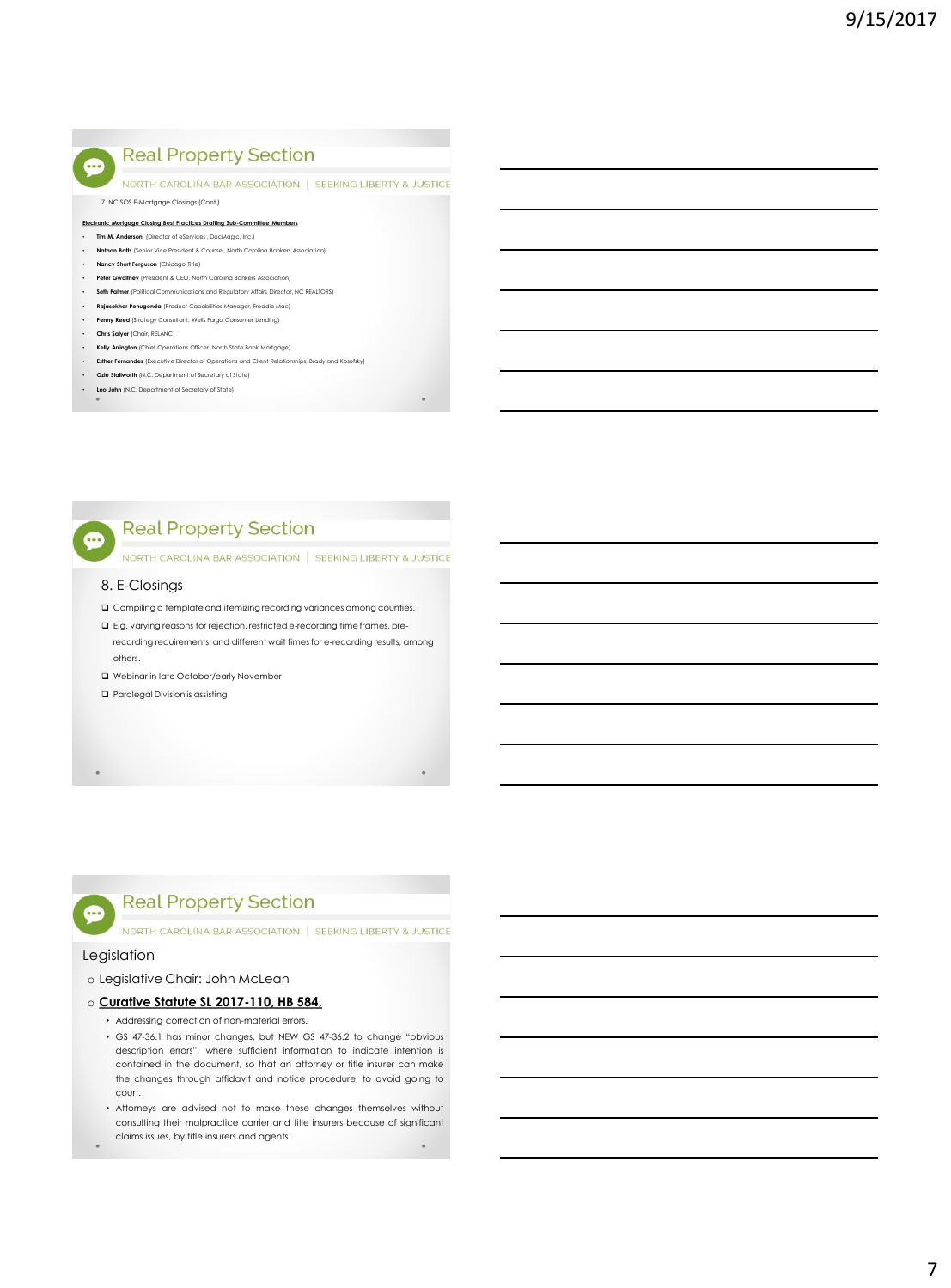

NORTH CAROLINA BAR ASSOCIATION | SEEKING LIBERTY & JUSTICE

Legislation (Cont.)

## o **Power of Attorney**

- NC Uniform Power of Attorney Act, SB569, S.L. [2017-153,](http://www.ncga.state.nc.us/gascripts/BillLookUp/BillLookUp.pl?Session=2017&BillID=S569&submitButton=Go) takes effect January 1, 2018, though a couple of technical corrections anticipated.
- An article by Jim Creekman should be included in the next Section newsletter.



NORTH CAROLINA BAR ASSOCIATION | SEEKING LIBERTY & JUSTICE

## Legislation (Cont.)

## o **Notice of Settlement Act**

- Optional procedure
- Designed to bridge the gap between on-line records and "official" ROD records.
- Needs significant discussion and input from the practicing real property bar.



NORTH CAROLINA BAR ASSOCIATION | SEEKING LIBERTY & JUSTICE

## Legislation (Cont.)

...

- Mobile home statutory revisions in [S.L. 2016-59,](http://www.ncga.state.nc.us/gascripts/BillLookUp/BillLookUp.pl?Session=2015&BillID=h870&submitButton=Go) much of it took effect July 1, 2017, still cause ambiguity and may need technical correction, -- specifically:
	- o "owner" of home vs Land (distinguish GS 20-4.01 from revised "owner of the real property" under GS 20-109.2(d)
	- o The definition of "such evidence as may be available" on a prior payoff is unclear. Suggestions include, perhaps a NC attorney satisfaction affidavit to avoid delays in sending plus waiting for expiration & notice that no objection<br>received for the 15-day notice by DMV as well as 30-day by "third party" under<br>GS 20-58.4(e1) & (e2) (and additional hold harmless for DMV unde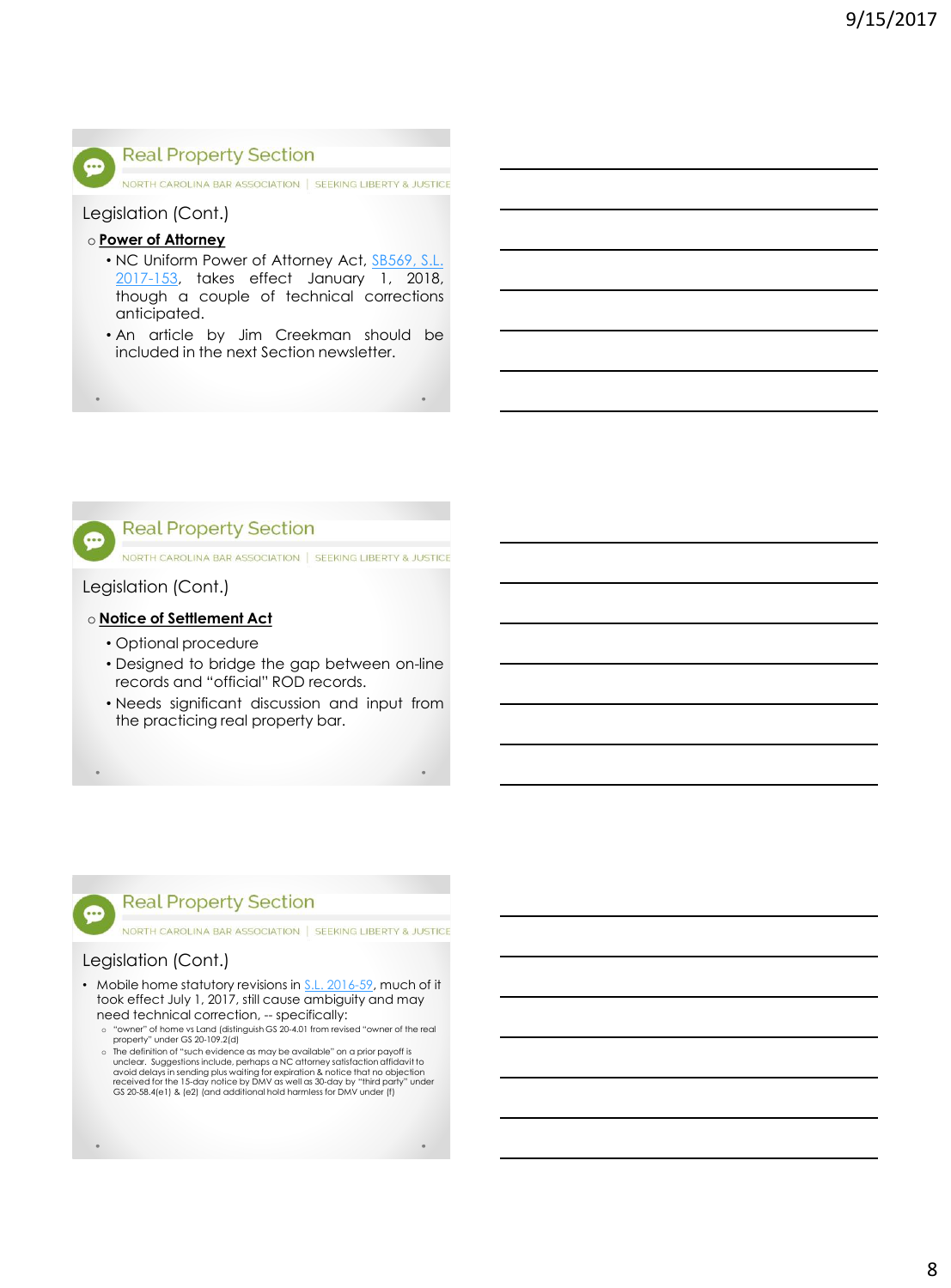NORTH CAROLINA BAR ASSOCIATION | SEEKING LIBERTY & JUSTICE

#### Legislation (Cont.)

- **SL 2017-102**, General Statutes Commission bill, includes § 35, tweaking the Chapter 12 statutory construction of the definitions of<br>husband and wife, widow and widower, to spouse, so indirectly<br>supporting interpretation of the tenancy by entireties statute.
- **SL 2017-27**, implements plat changes, effective July 1, including: o surveyors including GPS coordinates in legal descriptions on plats; and o revised language for stamp when recording a plat, map or survey which was not reviewed by Review Officers.
- **SL 2017-44**, Ch. 160A, allows certain towns to have sewer and storm water fees as a lien on real property.
- **SL 2017-20**, 160A-443, allows for a lien for publication costs. • **SL 2017- 10**, **SB 131**, amends the definition of "subdivision" under GS 160A-376 and GS 153A-335, effective 7/1/2017, and adds 2 new statutes of limitations regarding enforcement of land-use violations.
- 

...

Æ

## **Real Property Section**

NORTH CAROLINA BAR ASSOCIATION | SEEKING LIBERTY & JUSTICE

#### Legislation (Cont.)

- **SL 2017-158**, allows redactions of social security numbers by clerks and registers of deeds, and revises authority to AOC to<br>also now redact social security numbers of their own accord.<br>Concern re: continued pressure to redact public officials'<br>names and records from public records w and insuring problems for the industry and the public officials affected.
- **SL 2017-137** requires that the NC DOT acquisition plans must include information so that surveyor and attorney can determine where the property actually is, i.e. must tie into geodetic survey or coordinate marker.
- **SL 2017-143**, summary ejectment in landlord-tenant in magistrate's court, allows *pro* se representation notwithstanding GS 84-4.



NORTH CAROLINA BAR ASSOCIATION | SEEKING LIBERTY & JUSTICE

## Legislation (Cont.)

600

- **HB 158, SL 2017-40**, allows special assessment for critical infrastructure needs.
- **SL 2017-130**, includes building code changes.
- **SL 2017-159**, facilitates small wireless communication infrastructure, small micro-antennae on power poles, light poles, etc., getting the antennae in place for next generation wireless, and prohibits municipalities from giving exclusive contracts.
- **SL 2017-152**, allows for judicial reformation of wills and trusts where mistakes need correction for tax objectives, or clarification of intent if ambiguities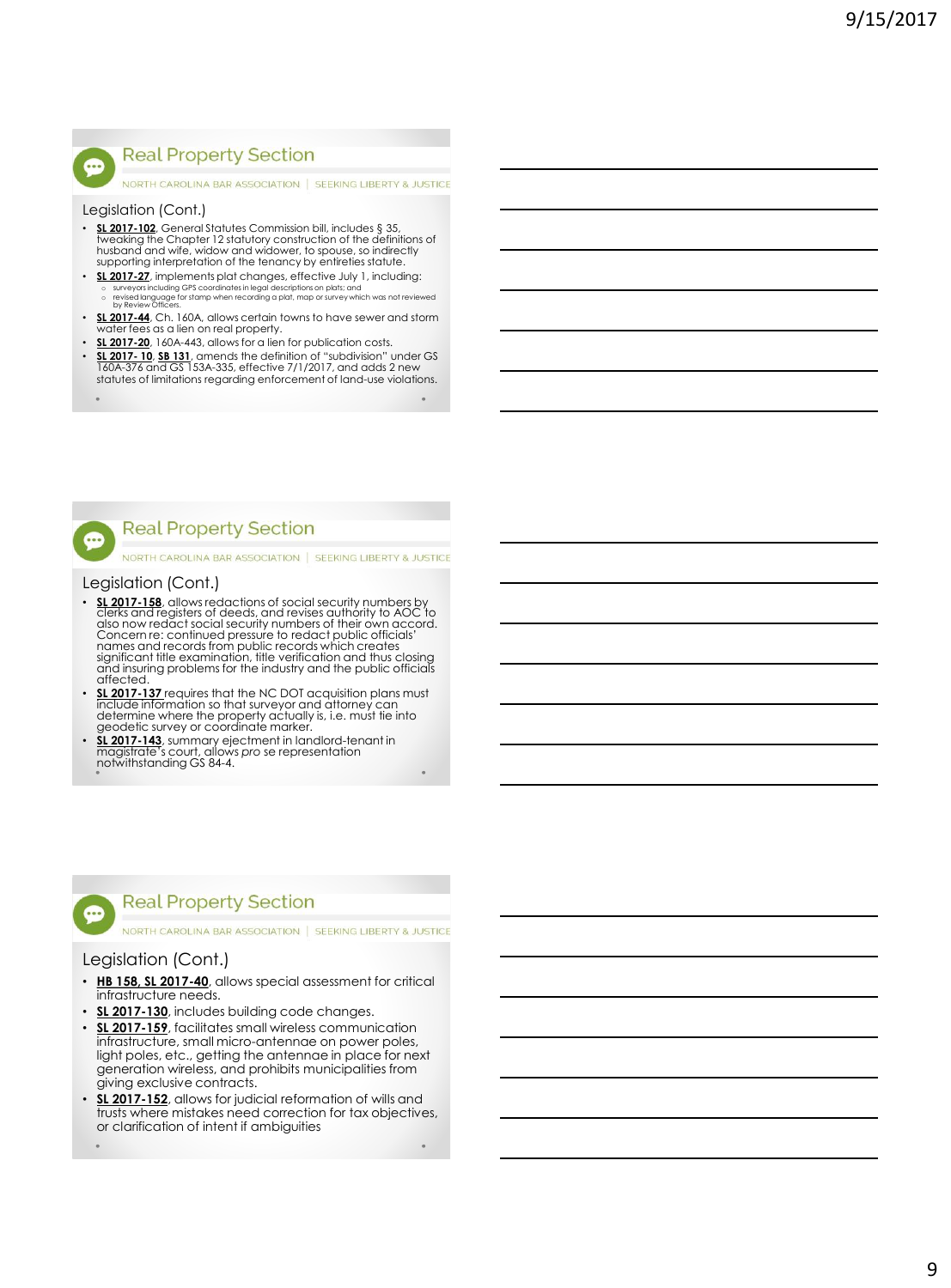

NORTH CAROLINA BAR ASSOCIATION | SEEKING LIBERTY & JUSTICE

## Legislation we are watching

- **S114**, regarding revised and improved Annual Reporting requirements, is still in process.
- **SL 2017-152**, allows for judicial reformation of wills and trusts where mistakes need correction for tax objectives, or clarification of intent if ambiguities
- **SB 451**, tweaking GS 41-2, joint tenancy provisions
- **HB 852**



NORTH CAROLINA BAR ASSOCIATION | SEEKING LIBERTY & JUSTICE

## Legislation we are watching (Cont.)

- Uniform Collaborative Law Act
	- o NC's collaborative law is codified at NCGS 50-70 et. seq.
	- o Similar to arbitration, though with the adoption of the UCLA, it may not be limited to family law and may be applicable to any area of practice, such as employment law, wills, trusts or other areas.
	- o Estate Planning Section requested and secured an extension from the General Statutes Commission to submit comments.

## **Real Property Section**

NORTH CAROLINA BAR ASSOCIATION | SEEKING LIBERTY & JUSTICE

#### • Concerns from our Members

 Continued changes in residential closing industry and associated expenses

Viability of small residential real estate practices

Wire Fraud/Trust Account Fraud

**Q** UPL/Disruption

œ